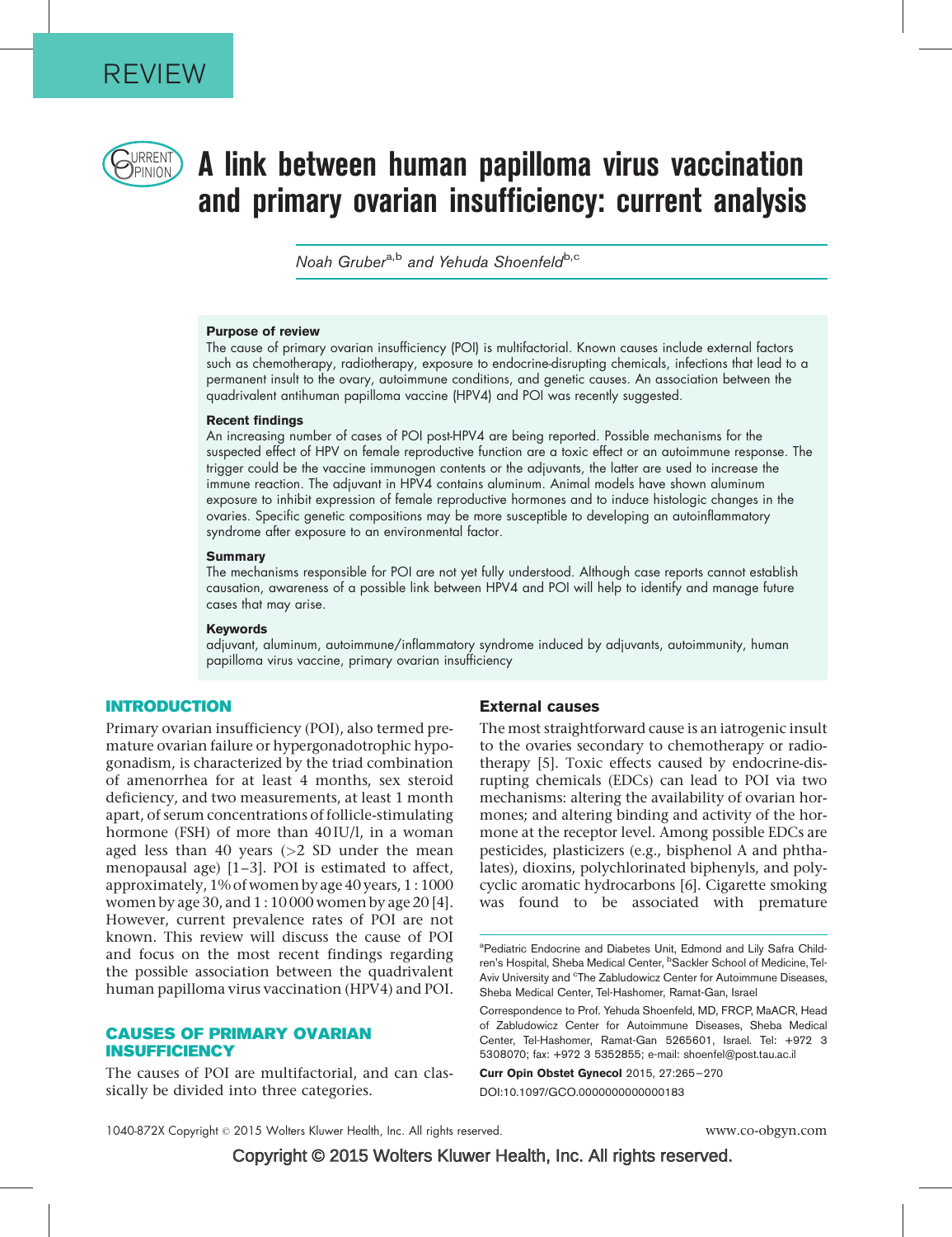## KEY POINTS

- Elucidation of the mechanisms responsible for POI will improve diagnostic tools, treatment approaches, and prevention strategies of POI in adolescents and women.
- As case reports cannot establish causation, we cannot yet conclude whether POI that is present in adolescents following human papilloma virus vaccine 4 is related to this vaccination.
- Future studies of the effect of the aluminum-containing adjuvant in genetically susceptible patients may help to reveal the mechanisms involved in POI.

menopause and increased risk of idiopathic POI [\[7\].](#page-5-0) Viral infections such as HIV and mumps have been presumed to be causes of POI.

## Autoimmune diseases

Approximately, 10–30% of women with POI have organ-specific autoimmune diseases, the most commonly reported is hypothyroidism, and the most clinically important is Addison's disease. POI is also associated with autoimmune polyglandular syndrome, myasthenia gravis, systemic lupus erythematosus (SLE), and rheumatoid arthritis. Subsequent detection of autoantibodies supports the diagnosis of autoimmune POI. POI can be isolated with antiovarian autoantibodies, or a shared autoimmune response with the adrenal. POI patients who also have adrenal autoimmunity commonly present with autoantibodies that recognize several types of steroid-producing cells of the adrenal cortex, testis, placenta and ovary, called steroid cell antibodies. Autoimmune oophoritis is characterized by a mononuclear inflammatory cell infiltrate in the theca cells of growing follicles, with early-stage follicles without lymphocytic infiltration. This infiltrate includes plasma, B cells, and T cells. A novel classification criterion for autoimmune POI was recently proposed, comprising subdivision into three distinct categories (possible, probable, and confirmed) based on autoantibodies, autoimmune disease, and ovarian histology  $[8$ <sup>"</sup>[\]](#page-5-0).

## Genetic causes

A genetic basis for POI is gaining headway, as discoveries from the human genome project and nextgeneration sequencing promote our understanding of the factors involved in ovarian development. Many genes have been involved in the development of POI, among them fragile X mental retardation 1 (FMR1) premutation, BMP15, LHR, FSHR, INHA, FOXL2, FOXO3, ERa, SF1, ERb, and CYP19A1 genes,

as well as X chromosome abnormalities including deletions, translocations, and numerical abnormalities such as Turner's syndrome [\[9\]](#page-5-0). Inconsistent results regarding the involvement of these genes in POI have been observed among studies, presumably the result of genetic variability among ethnic groups [\[10\].](#page-5-0) Importantly, the cause of POI remains unknown in, approximately, 75–90% of cases. We here review the possible role of HPV vaccine and POI.

## THE ROLE OF VACCINATION AND PRIMARY OVARIAN INSUFFICIENCY

The role of vaccination and POI has recently been suggested and a number of case reports have been published [\[11](#page-5-0)"[,12,13\]](#page-5-0) (Table 1). All patients had normal puberty, all but one initially presented with a change from regular cycle to irregular and scant periods. This concurs with the general presentation of POI, which tends to develop after normal puberty and established regular menses, with primary amenorrhea presenting in only about 10% of cases. Oligomenorrhea or polymenorrhea may appear early, yet sometimes menses stop abruptly [\[2\]](#page-4-0). Only one of the case studies (case 3, Table 1) was immunized prior to menarche. Time lapsed from the start of irregular menses until definite diagnosis, probably because irregular menses are common in this age group. Importantly, treatment with oral contraception could mask the diagnosis of POI, and the window for intervention and preservation of ovary reserve. In all the cases the teens/young women underwent thorough diagnostic work-ups, including differential diagnostic tests. Interestingly, antiovarian and/or antithyroperoxidase antibodies were detected in three of the six cases (cases 1,3,4, Table 1). POI developed in two sisters (cases 2,3), suggesting possible genetic susceptibility predisposing to postvaccination POI.

To define the association between POI and the HPV vaccine an analysis was carried out based on the major national surveillance databases for adverse events following the administration of the vaccine [\[14\].](#page-5-0) Four cases were retrieved from the Vaccine Adverse Event Reporting System, one case from the Australian database and two from the European database. A trial to identify more cases according to hospital discharges with the diagnosis of POI did not reveal any results [\[14\]](#page-5-0). However, most individuals with suspected POI are not hospitalized for such evaluation, thus this trial does not contribute much.

## THE HUMAN PAPILLOMA VIRUS VACCINE

Recombinant synthesis of the HPV L1 protein, the major component of the HPV capsid, leads to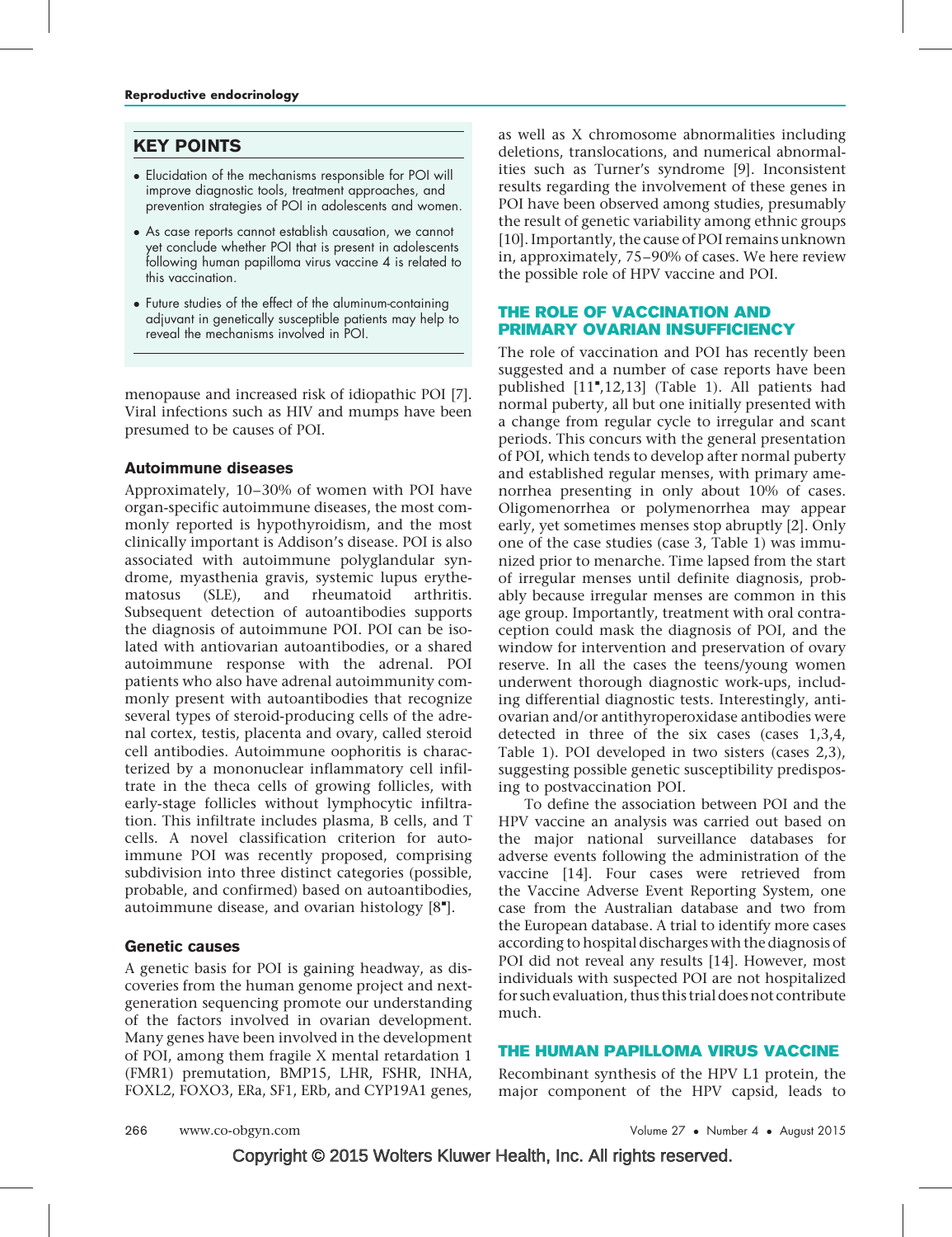|      |                                  |                                                                |                       |                |         |                                | Table 1. Published cases of primary ovarian insufficiency in women who received human papilloma virus vaccination |                                                                                  |                                          |
|------|----------------------------------|----------------------------------------------------------------|-----------------------|----------------|---------|--------------------------------|-------------------------------------------------------------------------------------------------------------------|----------------------------------------------------------------------------------|------------------------------------------|
|      |                                  |                                                                |                       |                |         |                                |                                                                                                                   |                                                                                  |                                          |
|      |                                  |                                                                | Age (years)           |                |         |                                |                                                                                                                   | Work-up diagnosis                                                                |                                          |
| Case | number Health status At menarche |                                                                | vaccination<br>At HPV | ä              | Type of | diagnosis vaccine Presentation | Antibodies (Ab's)                                                                                                 | Genetic studies                                                                  | <b>Reference</b><br>number<br>Ultrasound |
|      | Healthy                          | $\frac{1}{2}$                                                  | $\overline{4}$        | $\frac{8}{1}$  | HPV4    | scant menses                   | Irregular menses, Positive antithyroid peroxidase 46XX, Fragile - normal<br>and antithyroglobulin Ab's            | Normal<br>galactosemia - normal                                                  | $\begin{bmatrix} 1 & 2 \end{bmatrix}$    |
| 2    | Healthy, sister<br>of case 3     | 13.5                                                           | $\overline{4}$        | $\frac{5}{1}$  | HPV4    | Irregular menses               | Negative antiadrenal and<br>antiovarian Ab's                                                                      | 46XX, Fragile X – normal,<br>FSH receptor - normal                               | $\begin{bmatrix} 1 & 3 \end{bmatrix}$    |
| ო    | Healthy, sister<br>of case 2     | $\overline{5}$                                                 | $\frac{3}{2}$         | 15.3           | HPV4    | Onormaly two<br>menses         | Positive antiovarian Ab's                                                                                         | 46XX, Fragile X - normal<br>FSH receptor - normal                                | $\begin{bmatrix} 3 \end{bmatrix}$        |
| 4    | Healthy                          | $\frac{3}{2}$                                                  | 21                    | 23             | HPV4    |                                | Ab's                                                                                                              | Irregular menses Positive antithyroid peroxidase 46XX, Fragile X - normal Normal | $\begin{bmatrix} 1 & 3 \end{bmatrix}$    |
| 5    | Asperger,<br>Epilepsy            | Cerebral Palsy, 11 (on contraceptive<br>pills since<br>age 12) | 12.9                  | $\frac{8}{1}$  | HPV4    | contraceptives,<br>amenorrhea  | antithyroid and antiovarian<br>After cessation of Negative antiadrenal,<br>Ab's                                   | 46XX, Fragile X – normal Left ovary not [11"]<br>galactosemia - normal           | visualized                               |
| ∘    | Healthy                          | $\supseteq$                                                    | $\overline{4}$        | $\overline{1}$ | HPV4    | Irregular menses               | Negative antiadrenal and<br>antiovarian Ab's                                                                      | Normal                                                                           | $\Xi$                                    |
|      |                                  | FSH, follicle-stimulating hormone; HPV, human papilloma virus. |                       |                |         |                                |                                                                                                                   |                                                                                  |                                          |

assemblage of virus-like particles (VLPs). When administered with an adjuvant, these VLPs induce a higher immune response than occurs after a natural infection. Two vaccines were developed to protect against the infection of HPV. The bivalent vaccine (Cervarix) contains  $20 \mu$ g each of HPV 16 and HPV 18 L1 proteins, the two most common HPV oncogenic types causing cervical cancer, with an adjuvant containing aluminum hydroxide 3-Odesacyl-4-monophosphoryl lipid A. The quadrivalent vaccine (Gardasil, HPV4) contains  $40 \mu$ g of HPV 16,  $20 \mu g$  of HPV 18,  $20 \mu g$  of HPV 6, and  $40 \mu$ g of HPV 11, adding protection against genital warts (HPV types 6 and 11), and includes amorphous aluminum hydroxyphosphate sulfate as an adjuvant.

## PRECLINICAL AND CLINICAL STUDIES PRIOR TO INTRODUCING THE HUMAN PAPILLOMA VIRUS VACCINE

According to Little and Ward [\[11](#page-5-0)"[\]](#page-5-0) three major problems in the introduction of the HPV4 vaccine raise questions about its safety. First, in the preclinical studies for toxicity, rats were tested with only two vaccine doses rather than with the complete vaccination course. Moreover, long-term reproductive studies of vaccinated female rodents are still needed. Second, phase II and III clinical studies of the safety of HPV4 on female fertility are lacking. Studies assessing the safety of HPV4 on ovarian function are limited due to a number of reasons: about 50% of the girls studied were lost to follow-up at 12 months; contraception use may have posed a masking effect on ovarian function; adverse events were only recorded two weeks after vaccinations; and medical conditions occurring more than 7 months after vaccinations were not considered to be associated with the vaccine.

Finally, autoimmunity or toxic effects may be triggered or enhanced by adjuvants, as well as by the immunogen contents of the vaccine [\[15,16\]](#page-5-0). An adjuvant is defined as 'any substance that acts to accelerate, prolong, or enhance antigen-specific immune response' [\[17\].](#page-5-0) An adjuvant may stimulate the immune system and increase the response to a vaccine, without itself conferring any specific antigenic effect. The adjuvant in HPV4 contains aluminum. Yet, the placebo selected for the control in several of the phase III safety studies of HPV4 was the aluminum adjuvant present in the vaccine solution, amorphous aluminum hydroxyphosphate sulfate. Thus, the demonstration of similar safety profiles between HPV4 and a placebo could be due to the effect of the adjuvant [\[18\]](#page-5-0).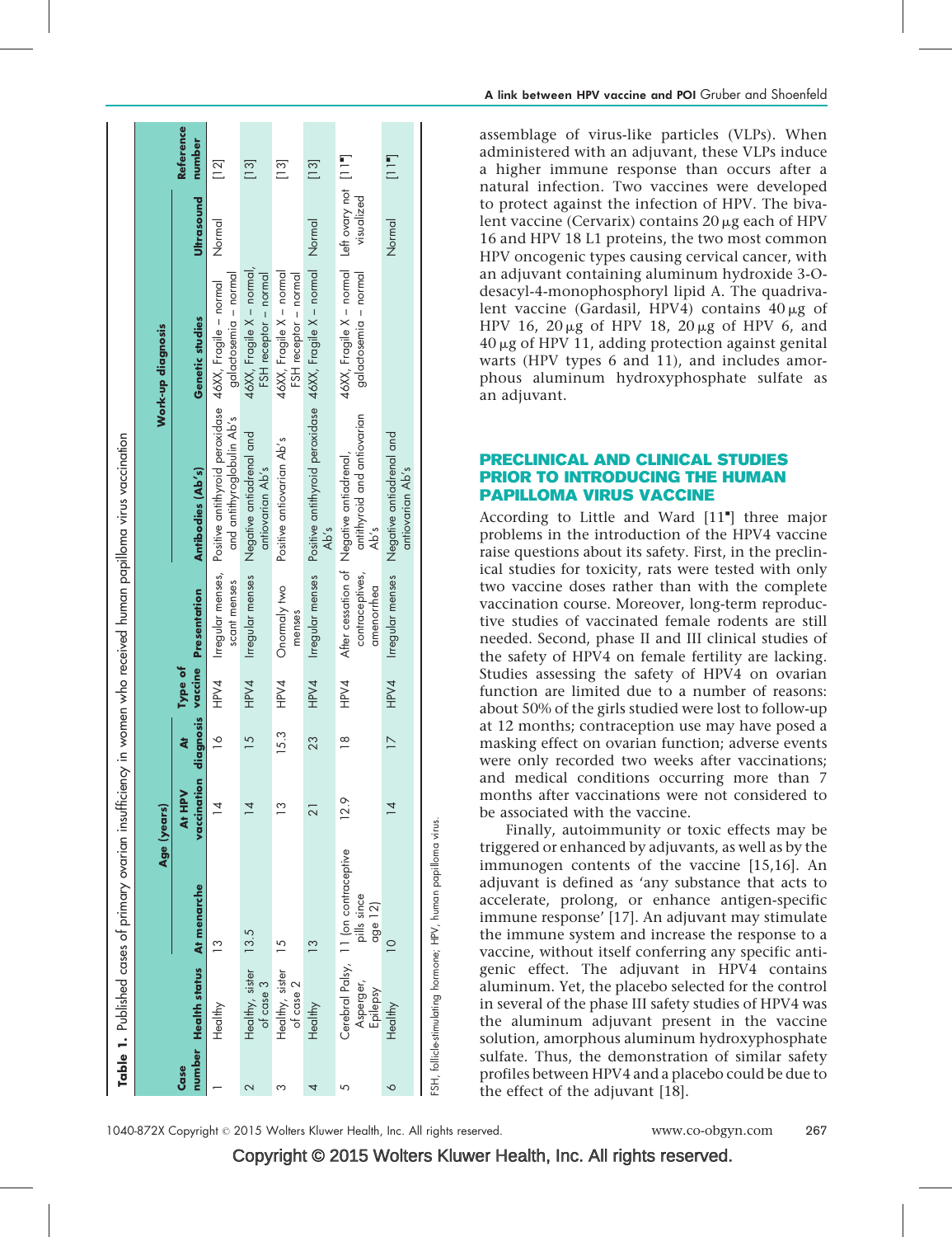## HUMAN PAPILLOMA VIRUS AND OTHER AUTOIMMUNE RESPONSES

Interestingly, the HPV vaccine, specifically HPV4, has been shown capable of prompting an autoimmune response [\[16\]](#page-5-0), such as to multiple sclerosis-like disease [\[19\]](#page-5-0), acute disseminated encephalomyelitis [\[20\],](#page-5-0) SLE [\[21,22\],](#page-5-0) postural tachycardia orthostatic syndrome [\[23,24\]](#page-5-0), and cerebral vasculitis [\[25\].](#page-5-0) On the contrary, a large population-based cohort study conducted in Denmark and Sweden, based on more than 696 000 doses of HPV4 among women, did not show consistent evidence to support causal associations between exposure to HPV4 and between autoimmune, neurologic conditions, or venous thromboembolism [\[26\]](#page-5-0). In a case-control study conducted in France, no increased risk was observed following HPV4, for idiopathic thrombocytopenic purpura, central demyelination/multiple sclerosis, Guillain–Barré syndrome, connective tissue disorders (including SLE, rheumatoid arthritis/ juvenile arthritis), type 1 diabetes mellitus, and autoimmune thyroiditis, compared with a control group [\[27\]](#page-5-0). Furthermore, a study of almost 4 million women (ages 10–44) in two Scandinavian countries, with two years follow-up, reported that the HPV vaccination was not associated with the development of multiple sclerosis or other demyelinating diseases [\[28](#page-5-0)"[\]](#page-5-0).

## MECHANISMS FOR THE SUSPECTED EFFECT OF HUMAN PAPILLOMA VIRUS 4

Several mechanisms may be involved in an effect of HPV4 on the female reproductive function. One proposed mechanism is toxicity. Among the toxins investigated to cause POI is the aluminum metal that composes the adjuvant. Despite its abundance and ubiquitous distribution, aluminum is known to have hazardous effects on living organisms [\[29\].](#page-5-0) Aluminum can cause toxic effects in the brain, bone, immune, and hematopoietic systems, by interfering with cellular and metabolic processes [\[29,30\].](#page-5-0) Occupational exposure to aluminum caused, for example, decreases in levels of thyroid stimulating hormone and prolactin among mine workers [\[31\]](#page-5-0). Environmental exposure to aluminum, as well as to other toxic metals is considered to contribute to cognitive impairment in children living in rural areas [\[32\].](#page-5-0) Regarding neurodegenerative diseases, the removal of aluminum improved symptoms of multiple sclerosis [\[33\].](#page-5-0) In animal models aluminum has been shown to accumulate in the male and female reproductive systems and was shown to be an endocrine disruptor [\[34–36\]](#page-5-0). In addition, both hormonal and

histological assays demonstrated inhibition of reproductive functions in female rats during subchronic aluminum exposure in drinking water [\[37,38\].](#page-5-0) In the latter experiment, aluminum hampered body and ovary weight and suppressed secretions of estradiol, progesterone, lutenizing hormone (LH), and FSH [\[38\].](#page-5-0) Another experiment reported that subchronic aluminum exposure in drinking water during a period of 120 days disrupted ovarian structure and function. Aluminum was found to disturb the metabolic balances of trace minerals, to inhibit the activities of enzymes involved in energy production, and to decrease the expressions of LH and FSH receptors [\[37\]](#page-5-0). Moreover, exposure of Nile tilapia fish to water containing aluminum decreased protein concentrations in their ovaries [\[39\].](#page-5-0) Aluminum was also shown to have a toxic effect on the ovarian structure and size of the Chinese hamster, to induce decreases in E2, FSH, LH, and their receptors, and to decrease proteins and enzymatic activities [\[40\]](#page-5-0).

The second proposed mechanism is autoimmune. Over recent years, evidence has accumulated in support of what is now referred to as Autoimmune/ inflammatory Syndrome Induced by Adjuvants syndrome (ASIA), a term recently coined by Shoenfeld and Agmon-Levin [\[41\]](#page-5-0). This term is used to describe an 'umbrella' of clinical conditions namely siliconosis, Gulf War Syndrome, Macrophage Myofasciitis Syndrome, sick building syndrome, and postvaccination phenomena, which share signs and symptoms [\[16\]](#page-5-0). The most frequently reported symptoms include myalgia, myositis, arthralgia, neurological manifestations, fever, dry mouth, and cognitive alterations. The shared presence of these symptoms suggests a common denominator, which has been identified in the adjuvant. Appearance of the immune-mediated conditions mentioned above follows chronic stimulation of the immune system by agents with adjuvant characteristics. The prevalence of immune-mediated conditions is rising in a number of geographical areas and these geoepidemiological changes may be explained by a complex of genetic and environmental factors.

Although specific genetic compositions (i.e., HLA DRB1, HLA DQB1) may predispose to the emergence of an autoimmune or an autoinflammatory syndrome, the presence of an external or endogenous environmental factor, which triggers the immune response, is a necessary condition. Aluminum, silicone pristane, and infectious components are some of the environmental factors that comprise an immune adjuvant effect [\[17,41\]](#page-5-0). See Table 2 for a summary of the significance versus the concerns in HPV4.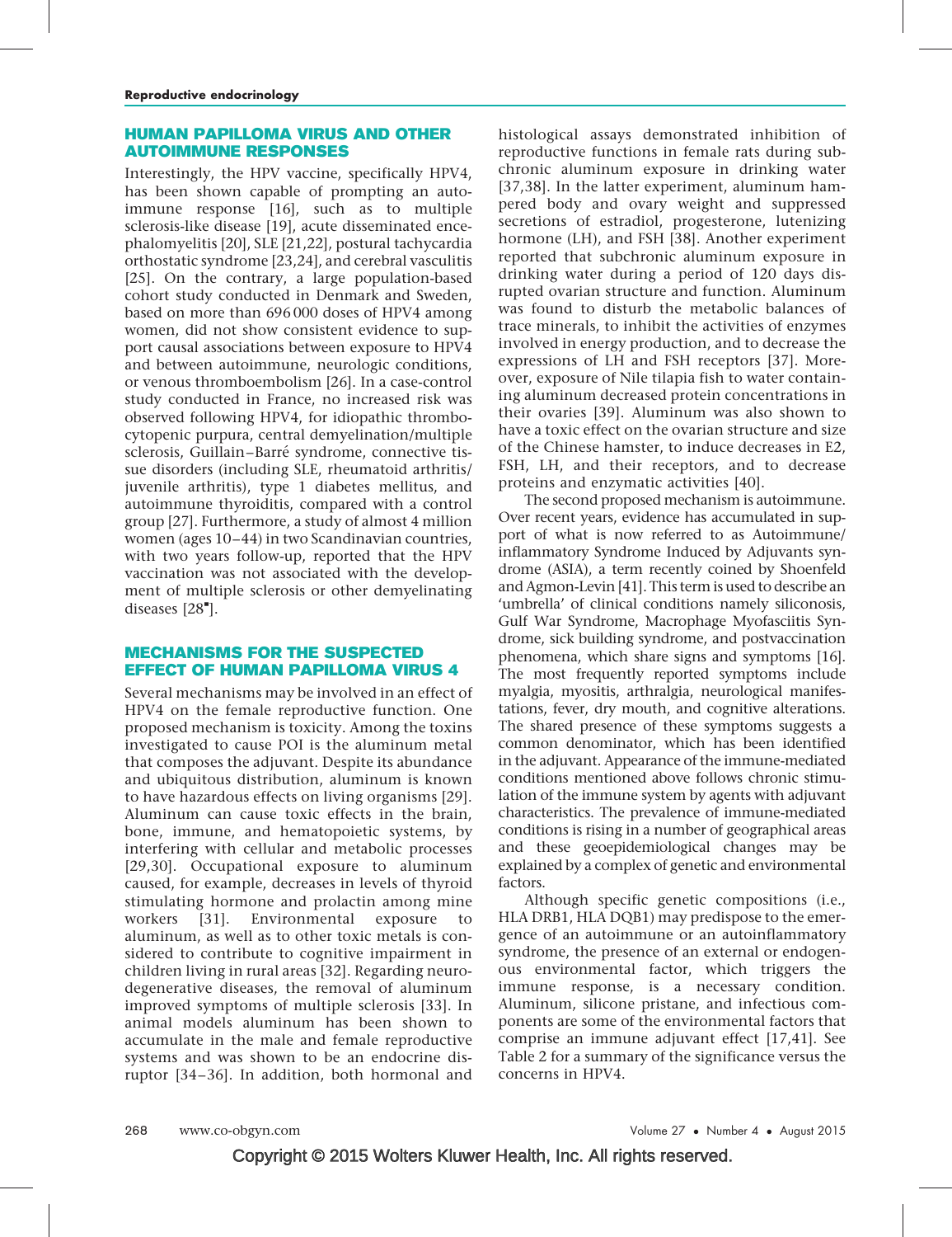| <b>Significance of HPV vaccine</b>                                                                                                                                              | <b>Concerns with the HPV vaccine</b>                                                                     |
|---------------------------------------------------------------------------------------------------------------------------------------------------------------------------------|----------------------------------------------------------------------------------------------------------|
| HPV causes cancers of the cervix, vagina, vulva, penis, anus,<br>and oropharyngeal cancers. It also causes anogenital warts<br>(condyloma acuminata).                           | HPV4 received a Fast Track approval by the FDA following a six-<br>month priority review process.        |
| The HPV vaccine has very high efficacy for prevention and<br>decreases the burden of HPV infection and its sequealae.                                                           | Routine Pap smear provides early diagnosis and early management<br>of cervical cancer.                   |
| Large cohort studies found no evidence supporting associations<br>between exposure to HPV4 vaccine and autoimmune, neurologi-<br>cal, and venous thromboembolic adverse events. | The number of case reports of autoimmune side-effects following<br>the HPV administration has increased. |
| Only a very small proportion of individuals who receive vaccination<br>will subsequently develop POI.                                                                           | Information on the real established incidence of POI is lacking.                                         |
| HPV4 is given to young girls, one of the peak periods prone to<br>autoimmune diseases.                                                                                          | Temporal association is hard to assess.                                                                  |
|                                                                                                                                                                                 | There is a genetic predisposition for who is susceptible to develop<br>ASIA.                             |

<span id="page-4-0"></span>

|  |  |  |  |  | <b>Table 2.</b> Important issues in human papilloma virus vaccination and primary ovarian insufficiency |  |
|--|--|--|--|--|---------------------------------------------------------------------------------------------------------|--|
|  |  |  |  |  |                                                                                                         |  |

ASIA, Autoimmune/inflammatory Syndrome Induced by Adjuvants; FDA, Food and Drug Administration; HPV, human papilloma virus; POI, primary ovarian insufficiency.

#### HUMAN PAPILLOMA VIRUS INFECTION

Of the more than 150 types of HPV, approximately, 40 are transmitted through sexual contact and infect the anogenital region and other mucosal sites of the body [\[42,43\]](#page-5-0). Mucosal HPV types are classified as either high-risk HPV (oncogenic) (types 16 and 18) or low-risk HPV (types 6 and 11). High-risk HPV causes many cancers of the cervix, vagina, vulva, penis, and anus. HPV16 is linked to many oropharyngeal cancers. Low-risk HPV causes anogenital warts and recurrent respiratory papillomatosis. The prevalence of types HPV 6 and 11 among sexually active women aged 18–25 years was 2.2%, and of types 16 or 18 was 7.8%. Among the great breakthroughs in medicine, there is no doubt that vaccinations are on the top of the list. Vaccinations have made a tremendous change in disease care, and have completely abolished some of the most severe causes of morbidity and mortality. The HPV vaccine demonstrates very high efficacy for prevention and for reduction in the burden of HPV infection and its sequelae. Nonetheless, we must always question and test the safety profile of vaccinations. Although adjuvants augment vaccine potency, they can cause side-effects and may induce ASIA among individuals who are genetically prone  $[44", 45]$  $[44", 45]$ .

#### CONCLUSION

The mechanisms responsible for ovarian dysfunction are not yet fully understood. Elucidation of these mechanisms will improve diagnostic tools, treatment approaches, and prevention strategies of POI in adolescents and women. As case reports cannot establish causation, we cannot yet conclude

whether POI that is present in adolescents following HPV4 is related to this vaccination. We should be aware of the first signs of suggestive amenorrhea, such as irregular menses, and try not to mask it with oral contraceptives until a first work-up is completed. Future studies of the effect of the aluminum-containing adjuvant in genetically susceptible patients may help to reveal the mechanisms involved.

#### Acknowledgements

We thank Cindy Cohen, MA, for editorial assistance.

#### Financial support and sponsorship

This work was not supported by any organization.

#### Conflicts of interest

N.G. declares no conflict of interest. Y.S. has served as an expert witness in cases involving adverse vaccine reaction in the no-fault U.S. National Vaccine Injury Compensation Program.

#### REFERENCES AND RECOMMENDED READING

Papers of particular interest, published within the annual period of review, have been highlighted as:

- of special interest
- $\Box$  of outstanding interest
- 1. Laven JS, Lumbroso S, Sultan C, Fauser BC. Management of infertility in a patient presenting with ovarian dysfunction and McCune-Albright syndrome. J Clin Endocrinol Metab 2004; 89:1076–1078.
- 2. Nelson LM. Clinical practice. Primary ovarian insufficiency. N Engl J Med 2009; 360:606–614.
- 3. Nelson LM, Covington SN, Rebar RW. An update: spontaneous premature ovarian failure is not an early menopause. Fertil Steril 2005; 83:1327–1332.
- 4. Cordts EB, Christofolini DM, Dos Santos AA, et al. Genetic aspects of premature ovarian failure: a literature review. Arch Gynecol Obstet 2011; .<br>283:635–643.

1040-872X Copyright © 2015 Wolters Kluwer Health, Inc. All rights reserved. www.co-obgyn.com 269